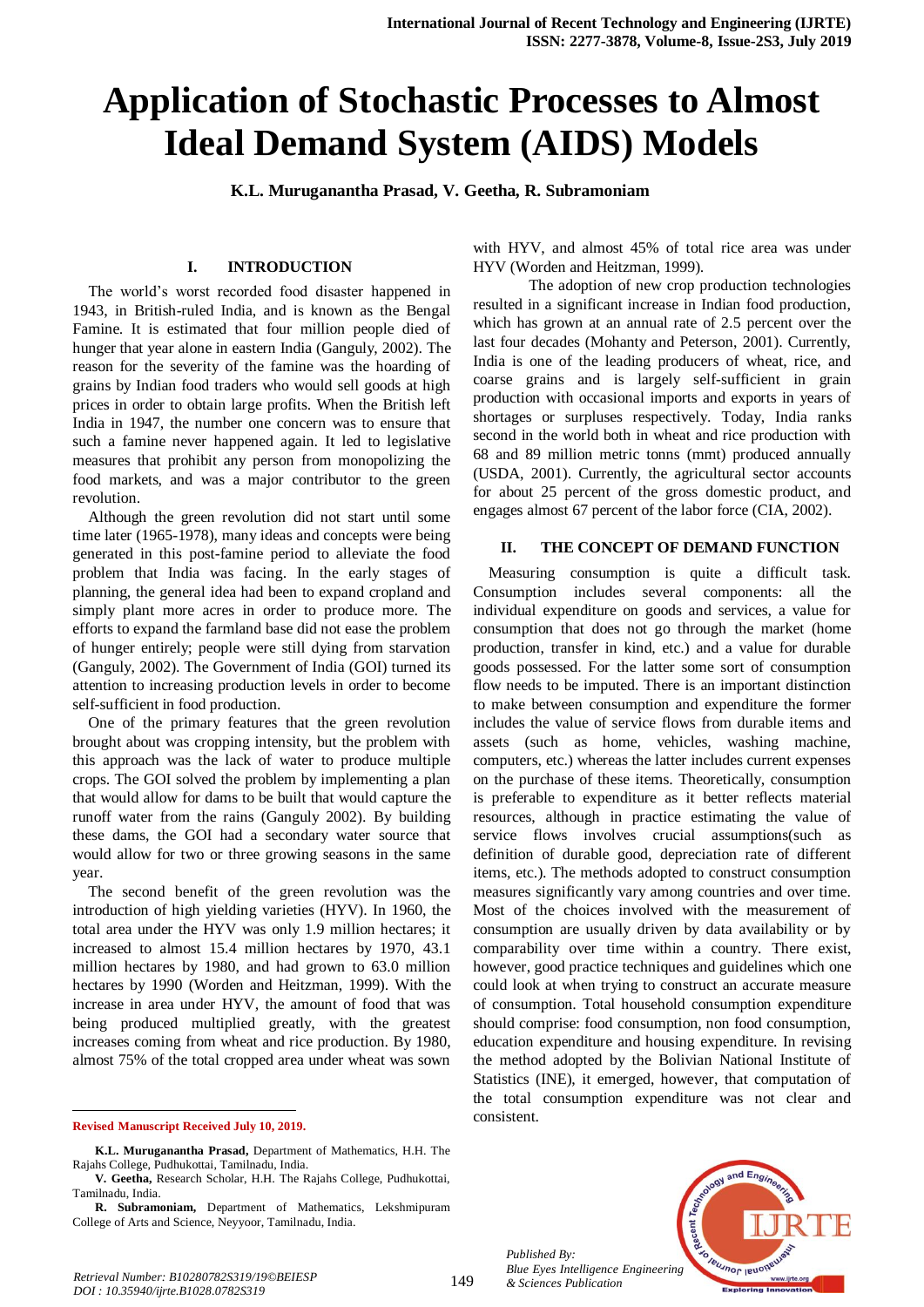However, from 2005 onwards INE includes in the consumption aggregate only the current expenditure thus excluding the value of service flows of durables. Moreover, in computing current expenditure, durable goods and expenditures made in house repair and construction that are above a certain threshold are excluded because they are regarded as investment rather than consumption. As a result, a lack of consistency in the definition and construction of consumption aggregates provided by the INE is apparent and that simply prevents one from comparing those figures over time. Aware of that, the only feasible option for conducting sound research using consumption data is devoting intense effort to create original, consistent, accurate consumption estimates. This task, although very time consuming, represents a notable and original contribution of the present study to the literature. To estimate consumption figures the following components have been aggregated: Food consumption inside the household(food purchases, self-produced food, food from other sources-such as gifts, transfers in kind)

Food consumed outside the household (breakfast, drinks, lunch/dinner, snacks,..)

Non-food consumption (aggregate of about 40 categories related to current housing costs, domestic fuel and power, tobacco products, clothing and footwear, medical care and health expenses, transport, recreation, personal care, miscellaneous goods and services.

Education expenditure (tuition fees, transport, books and copies, uniform, etc.)

Housing expenditure (actual rent or rental equivalence value, expenses- gas, water, electricity, telephone-house repair-decoration)

The computation has been done at the (per capita) household level. When the expenditure was reported at the individual level, the household aggregate has been computed and the per capita mean has then been obtained dividing the household figure by the household size. As respondents are allowed for some modules to answer in Rupees, all the values in Rupees have been converted into real inside the house such as beds, TV, microwave oven, etc. Information on the method used to impute such values.

In the case of consumption, the willingness to buy a commodity, that is the demand for that, depends on the factors such as

- 1. The income of the consumer
- 2. The price of that commodity
- 3. Prices of other goods and services on which the consumer spends his income.
- 4. Tastes and preferences of the consumer, size of the family, social customs, expectations and advertisements. etc.

In the case of a farm or firm, the input demand for commodity depends on the factors like:

- 1. The total outlay or expenditure of the firm
- 2. The price of that commodity
- 3. Prices of other substitutes and complementary inputs
- 4. The nature of technology, etc.

Since the study is on consumer demand, we shall restrict to it only.

A consumer demand function for a commodity specifies the relationship between quantity of the commodity that the consumer is willing to buy and the demand factors. In mathematical form, the demand function for a commodity is express as.

$$
\mathsf{Q}_{\chi} = \mathsf{D}_{\chi} [\mathsf{P}_{\chi'} \, \mathsf{P}_{\mathsf{S}'} \, \mathsf{P}_{\mathsf{C}'} \, \mathsf{Y}, \, \mathsf{T}]
$$

where  $Q_x$  is the quantity of the commodity X demanded,  $P_x$ is the price of the commodity,  $P_s$  denotes the price of other commodity which can be substituted for  $X$ ,  $P_c$  is the price of the commodity which is the complement of commodity X,Y is the income of the consumer and T represents other demand factors such as tastes, preferences, social customs, etc,  $D_x$  indicates the functional form of the relationship. There may be more than one substitute and/or complementary goods for commodity X, In this situation the specification of the demand function for commodity X can be expanded by including their prices. The demand function may be linear or non-linear. It is a common observation that for most of the commodities, the willingness to buy decreases as price of the commodity increases. The law of demand states that other things being equal, the quantity demanded of the commodity varies inversely with its price. However in the case of consumer demand, an increase (decrease) in income of the consumer increases (decreases) the demand for the commodity. These commodities are called normal goods. For certain commodities, after a certain level of income of the consumer, the quantity demanded starts decreasing with increase in income. These are called inferior goods. In the case of food items, a rise in income causes an increase in quantity demanded in the initial stage but after a certain level of the consumer's income, the quantity demanded become invariable with respect to the income. There is a simple generalization of the relationship between consumer goods and income for a consumer, which is known as **Engel's law.** According to this law, as income increases the portion of income spent on food declines and the portion spent on comforts and luxuries increases.

### **III. ELASTICITY**

Elasticity in demand theory is used to measure the responsiveness of the quantity demanded of a commodity to the change in price or income. It is defined as the unit percentage change in a demand factor. In symbols

Elasticity = 
$$
\frac{(\Delta Q/Q)}{(\Delta X/X)}
$$

*Published By:*

*& Sciences Publication* 

Where Q is the quantity demanded of a commodity when

X is the price and 
$$
\frac{dQ}{dX} \cdot \frac{X}{Q} = \frac{\partial(\log Q)}{\partial(\log X)}
$$

is called the point elasticity since it gives the elasticity of demand at a point on the demand curve.

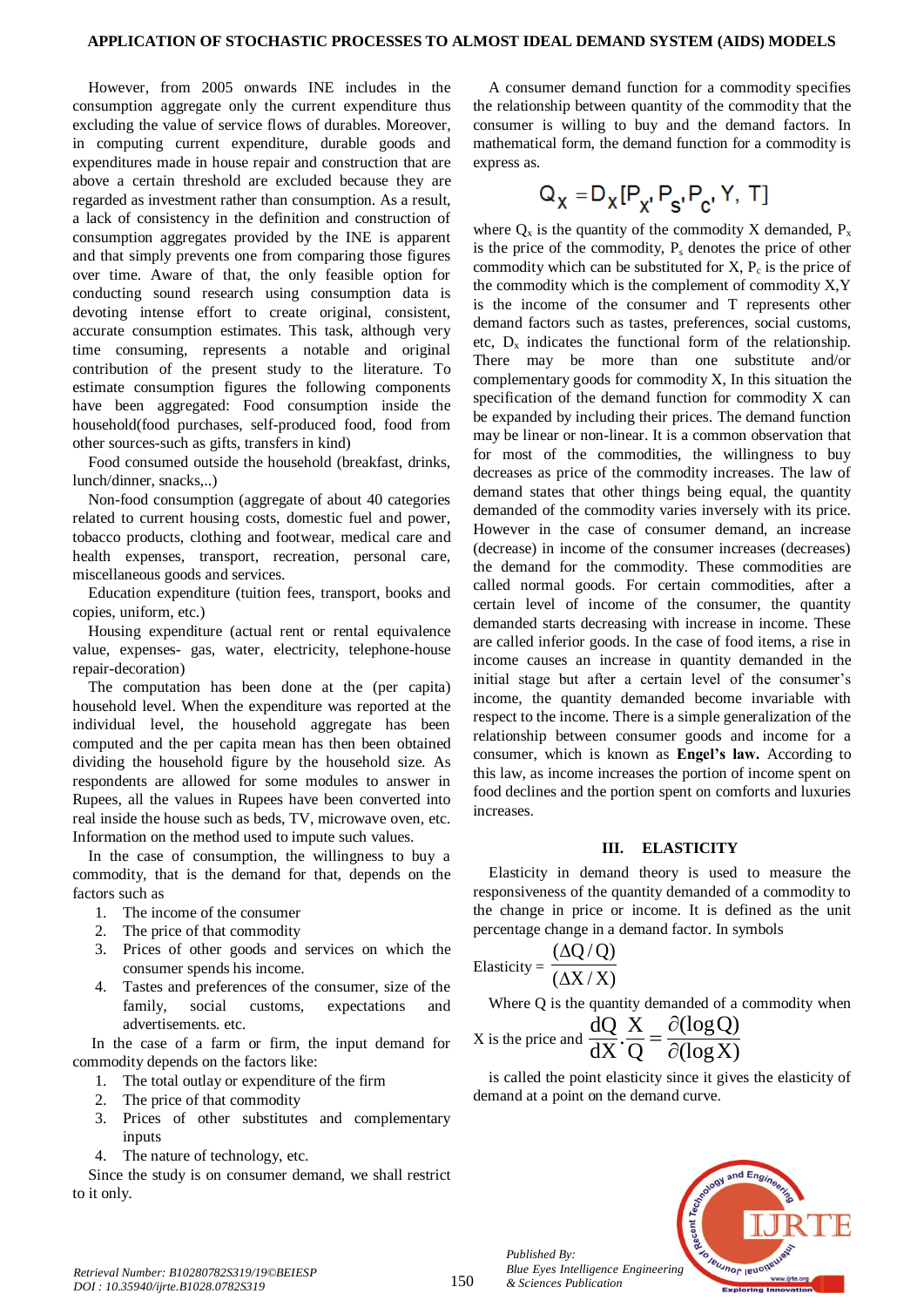#### **IV. CONSUMER BEHAVIOUR**

A consumer at a time consumes one or more commodities. He gets satisfaction or derives utility by consuming the goods. The level of satisfaction or utility derived by him depends on quantities of the goods consumed. This is a basic consumer theory. According to this, we say that utility derived from consumption of a commodity depends exclusively on its quantity, other things being constant.

In symbols.

$$
U_i = F_i(q_i), i = 1, 2, \ldots, n
$$

Where U<sub>i</sub> is the level of utility.  $q_i$  is the quantity of i<sup>th</sup> commodity and F<sup>i</sup> denotes the shape of the relationship. If there are n commodities,

 $U = F(q_1, q_2, \ldots, q_n)$ 

This is called utility function.

The first partial derivatives of U, otherwise known as marginal utilities are interpreted as the change in total utility by consuming one more extra unit of a commodity keeping the levels of other commodity constant. There is a law of diminishing marginal utility, according to this "As quantity consumed of a commodity increases, the marginal utility of that commodity tends to decline"

$$
\mathrm{i.e.}\ \frac{\partial^2 U}{\partial q_i^2} < 0
$$

A consumer at a time needs several goods and services for consumption. His income is limited. Now he wants to maximize his total utility by consuming all goods and services subject to the income constraint.

This can be formalized as Max  $U = F(q_1, q_2, \ldots, q_n)$ 

Subject to

 $y = P_1 q_1 + P_2 q_2 + \ldots + P_n q_n$ 

Where y is the income,  $P_1$ ,  $P_2$  ...  $P_n$  are fixed prices for  $q_1, q_2$  $..., q_n$  respectively.

This can be solved by the use of Lagrange function

 $L = F(q_1, q_2...q_n) + \lambda [y-P_1q_1-P_2q_2 - \ldots P_nq_n]$ Equating the partial derivatives to zero,

 $F_i = \lambda P_i$ 

Where

$$
F_i = \frac{\partial F}{\partial q_i}, i = 1, 2, \dots n
$$
\nand\n
$$
\therefore \frac{F_1}{P_1} = \frac{F_2}{P_2} = \dots = \frac{F_n}{P_n} = \lambda
$$
\n
$$
i.e., \frac{MU_1}{P_1} = \frac{MU_2}{P_2} = \dots = \frac{MU_n}{P_n} = MU \text{ of money } (= \lambda)
$$
\nWhere\n
$$
MU_i = \text{marginal utility of } U \text{ w.r.to } q_i
$$
\ni.e.,\n
$$
\frac{MU_i}{IU_i} = \frac{P_i}{P_i}
$$
\n
$$
i.e., \frac{MU_i}{MU_i} = \frac{P_i}{P_i}
$$

i.e., The ratio of marginal utilities of two commodities must be equal to the ratio of their prices. This ratio is defined as the rate of substitution between these goods.

# **V. DERIVATION OF DEMAND FUNCTION**

The set of  $(n+1)$  equations in (1) for the  $(n+1)$  unknowns is solvable. The solution will be in terms of known variables. Let it be

$$
q_i = \phi_i(P_1, P_2, \dots P_n, y),
$$
   
  $i = 1, 2, \dots, n$   
  $\lambda = \lambda^0(P_1, P_2, \dots P_n, y)$ 

Where  $\phi_I$  and  $\lambda^0$  are functional relations. These are the demand functions for the different commodities. The above approach is called cardinal approach. The basic assumption for this was that utility could be measured through cardinal scale of measurement say in terms of 'utils'

## **VI. THE INDIFFERENCE CURVE ANALYSIS**

This is an alternative approach in which the emphasis is given on comparing different utility levels instead of measuring them through

some cardinal scale. The indifference curve approach is based on the following assumptions.

- 1. There is complete consistency in ordering of preference by the consumer.
- 2. The consumer's preferences are not conflicting with each other.
- 3. An individual's preferences are such that he prefers more to less.
- 4. The goods consumed by the consumer are substitutable.
- 5. All commodities in the consumption basket of the consumer are divisible.
- 6. Individuals are rational in decision-making.

Based on the above assumptions, the indifference curve technique compares the different levels of satisfaction or utility rather than measuring them.

The **indifference curve** is the locus of different combinations of two or more goods, which yield the same level of satisfaction or utility to the consumer. It is also called as **iso-utility curve**.

In the consumption process we are substituting one commodity for the other but maintaining a constant level of utility derived from them. This is called **Rate of Commodity Substitution** (RCS). If this is computed for very small changes it is called Marginal Rate of Commodity Substitution (MRCS). Hence RCS or MRCS is that amount of a commodity say  $Q_2$  to be given up per unit of another commodity say  $Q_1$  for consumption if the consumer remains on the same indifference curve.

A consumer's MRCS between two goods  $(Q_2 \text{ and } Q_1)$  for a constant level of utility will, in some way, depend on how many units of  $Q_2$  and  $Q_1$  he is currently consuming. That is the willingness to give up the commodity  $Q_2$  in favour of the other commodity  $Q_1$  directly relates to the quantity of  $Q_2$ . This is the reason why the magnitude of MRCS of  $Q_2$  for  $Q_1$ declines as we decrease quantity of  $Q_2$  and increase quantity of  $Q_1$ .



*& Sciences Publication Retrieval Number: B10280782S319/19©BEIESP DOI : 10.35940/ijrte.B1028.0782S319*

*Published By:*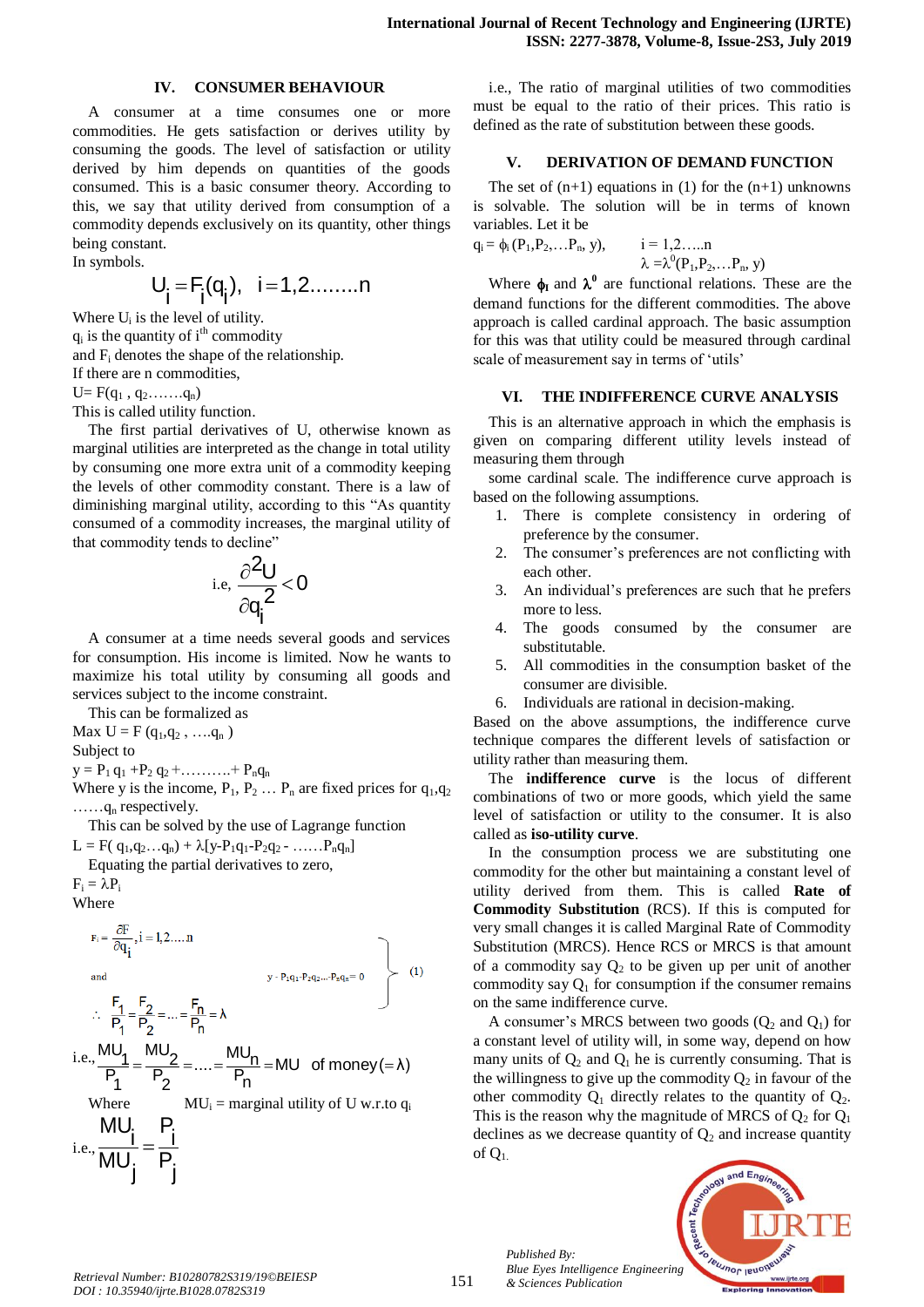The above phenomena can be well explained mathematically by the utility function.

Let  $U= F(q_1,q_2)$  be the utility function for two commodities.

$$
dU = \frac{\partial U}{\partial q_1} dq_1 + \frac{\partial U}{\partial q_2} dq_2
$$

By definition of the indifference curve, U does not change on it.

$$
\therefore dU = 0
$$
  

$$
\therefore -\frac{dq_2}{dq_1} = \frac{\frac{\partial U}{\partial q_1}}{\frac{\partial U}{\partial q_2}} = \frac{F_1}{F_2}
$$

The L.H.S. is the MRCS.

i.e, 
$$
-\frac{dq_2}{dq_1} = \frac{MU_1}{MU_2}
$$
 (2)

i.e., MRCS is equal to the ratio of marginal utilities of the two goods.

$$
\text{Since } \frac{\partial U}{\partial q_1} \geq 0 \text{ and } \frac{\partial U}{\partial q_2} \geq 0 \text{, we must have } \frac{dq_2}{dq_1}
$$

to be negative. This is possible only if the in difference curve is negatively sloped.

The curvature of the indifference curve will give the degree of substitution between the goods represented by it. A consumer attains equilibrium when he spends his limited income on various goods and services. To study this through indifference curve, we need the information on his budget constraint.

A budget constraint is the locus of all combinations of two goods(or more) which can be purchased with fixed income at fixed prices.

Let y be the fixed income,  $P_1$  and  $P_2$ , the fixed prices of two commodities. Then the budget constraint is

 $y = P_1q_1 + P_2q_2$ 

$$
\therefore q_2 = \frac{y}{P_2} - \frac{P_1}{P_2} q_1
$$

i.e, it is a downward sloping curve.

If we maximize

 $U = F(q_1, q_2)$ 

Subject to the budget constraint, we get

$$
\frac{MU_1}{MU_2} = \frac{P_1}{P_2}
$$

From equation (2), we have

$$
-\frac{dq_2}{dq_1} = \frac{MU_1}{MU_2}
$$

Combining the above two.

$$
MRCS = -\frac{dq_2}{dq_1} = \frac{MU_1}{MU_2} = \frac{P_1}{P_2}
$$

Here  $MU<sub>2</sub>$  $\frac{MU_1}{1}$ is the slope of the indifference curve and

 $\overline{P_2}$  $P_1$ is the slope of the budget line.

Thus at equilibrium position, the above two slopes must be equal.

i.e., the budget constraint is tangent to the indifference curve.

The combination of goods at the point of tangency would give the optimum level of satisfaction to consumers.



## **Fig. (i) Effects of income changes on consumer equilibrium (Price held constant)**

Now we shift the budget line upward and for every shift get the equilibrium point on the indifference curve. The line formed by joining the equilibrium points on the indifference curve which we get by shifting the budget line up because of increase in income, other things being constant, is called the income-consumption curve (ICC). This is shown in Fig (i). This gives us how a consumer will consume the goods when his income rises.

The form of the ICC depends on consumer's behavior. If the ICC tilts towards a commodity axis then that commodity is treated as superior as compared to the other commodity. If it is negatively sloped, then both the commodities are normal goods. If it is negatively sloped, then one of the commodities is inferior. This is shown in Fig (ii).



*Published By: Blue Eyes Intelligence Engineering & Sciences Publication*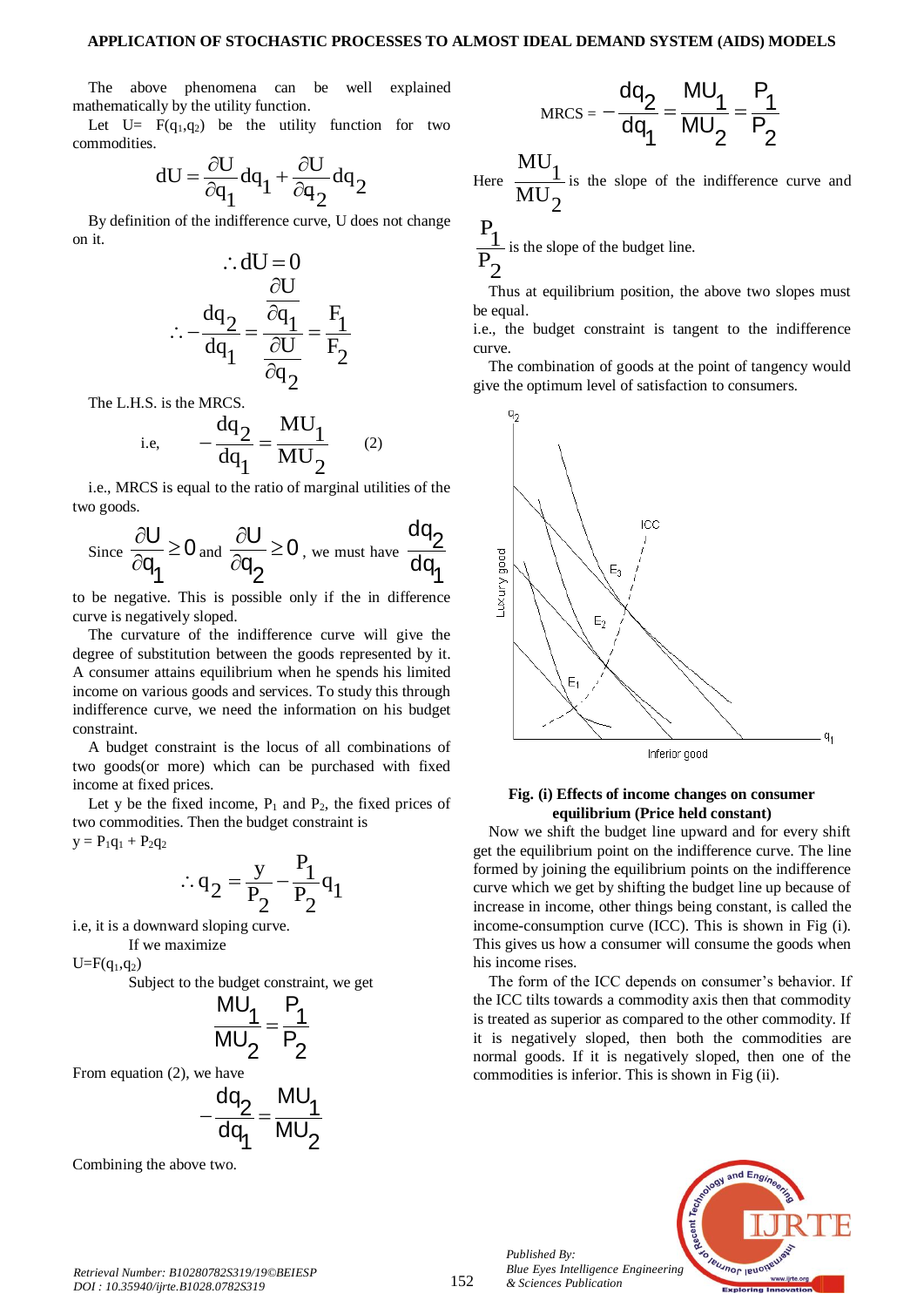

**Fig. (ii): Downward sloping ICC**

From the ICC we can draw the Engel curve. (An **Engel curve** is a relationship between quantity of a commodity say  $Q_1$  purchased and income of the consumer, prices being constant).

For inferior goods the Engel curve will be negatively sloped, for luxury goods it will be positively sloped and for necessities very small positive slope as shown below in **Fig (iii).**

In the set of equations (1) if we allow all the variables to vary simultaneously, we get on taking total differentiation with two variables.



#### **Fig. (iii) Engel Curve**

$$
F_{11} dq_1 + F_{12} dq_2 - P_1 d\lambda = \lambda dP_1
$$
  
\n
$$
F_{21} dq_1 + F_{22} dq_2 - P_2 d\lambda = \lambda dP_2
$$
  
\n
$$
-P_1 dq_1 - P_2 dq_2 = -dy + q_1 dP_1 + q_2 dP_2
$$
\n(3)

These are three equations in the three unknowns  $dq_1$ ,  $dq_2$ and  $d\lambda$  Solving (3) by using Crammer's Rule

$$
dq_1 = \frac{\lambda dP_1(-P_2^2) - \lambda dP_2(-P_1P_2) + (-dy + q_1dP_1 + q_2dP_2)(-P_2F_{12} + P_1F_{22})}{D}
$$
 is called the substituting

where

$$
D = \begin{vmatrix} F_{11} & F_{12} & -P_1 \\ F_{21} & F_{22} & -P_2 \\ -P_1 & -P_2 & 0 \end{vmatrix}
$$

153 *Published By:*

$$
\mathrm{d}q_1 = \frac{-\lambda P_2^2 \mathrm{d}P_1 + P_1 P_2 \lambda \mathrm{d}P_2 + (-P_2 F_{12} + P_1 F_{22})(-\mathrm{d}y + q_1 \mathrm{d}P_1 + q_2 \mathrm{d}P_2)}{D} \tag{4}
$$

Assuming only price  $P_1$  changes and other things are constant,

i.e.,  $dP_2=0$  and  $dy=0$ ,

(4) becomes

$$
\frac{\partial q_1}{\partial P_1} = \frac{-\lambda P_2^2 + (-P_2 F_{12} + P_1 F_{22})q_1}{D}
$$
\n
$$
= -\frac{\lambda P_2^2}{D} + \frac{q_1(-P_2 F_{12} + P_1 F_{22})}{D}
$$

i.e. the rate of change of  $q_1w.r.$  to  $P_1$  when all others are kept constant is given by

$$
\frac{\partial q_1}{\partial P_1} = \frac{-\lambda P_2^2}{D} + \frac{q_1(-P_2F_{12} + P_1F_{22})}{D} \tag{5}
$$

Similarly the rate of change of  $q_1w.r.$  to income y when others are kept constant is given by

$$
\frac{\partial q_1}{\partial y} = \frac{-(-P_2F_{12} + P_1F_{22})}{D} \tag{6}
$$

Consider price changes compensated by income changes leaving utility unchanged.

i.e., dU=0 i.e.,  $F_1dq_1 + F_2dq_2 = 0$ 

= 0  
i.e., 
$$
\frac{F_1}{F_2} = \frac{-dq_2}{dq_1}
$$
 (7)

From equation (1)

$$
\frac{F_1}{F_2} = \frac{P_1}{P_2} \,\,\, (8)
$$

Using  $(7)$  and  $(8)$ 

$$
\frac{P_1}{P_2}=-\frac{dq_2}{dq_1}
$$

(ie)  $P_1dq_1 + P_2dq_2 = 0$ Then the last equation in (3) becomes - dy +  $q_1dP_1 + d_2dq_2 = 0$  (9) Substituting (9) in (4),

$$
\frac{\partial q_1}{\partial P_1}\Big|_{U=\text{constant}} = -\frac{\lambda P_2^2}{D} (10)
$$

L L From  $(5)$ , $(6)$  and  $(10)$  we get

ļ.

L

$$
\frac{\partial q_1}{\partial P_1} = \left(\frac{\partial q_1}{\partial P_1}\right)_{U=\text{constant}} - q_1 \left(\frac{\partial q_1}{\partial y}\right)_{\text{Prices}=\text{constant}} \tag{11}
$$

The above is called **Slutsky equation**

1  $\mathsf{P}_{\mathsf{A}}$  $\frac{q_1}{q_1}$  $\partial$  $\frac{\partial q_1}{\partial q_2}$  gives the total effect when P<sub>1</sub> alone

changes.

tution effect.

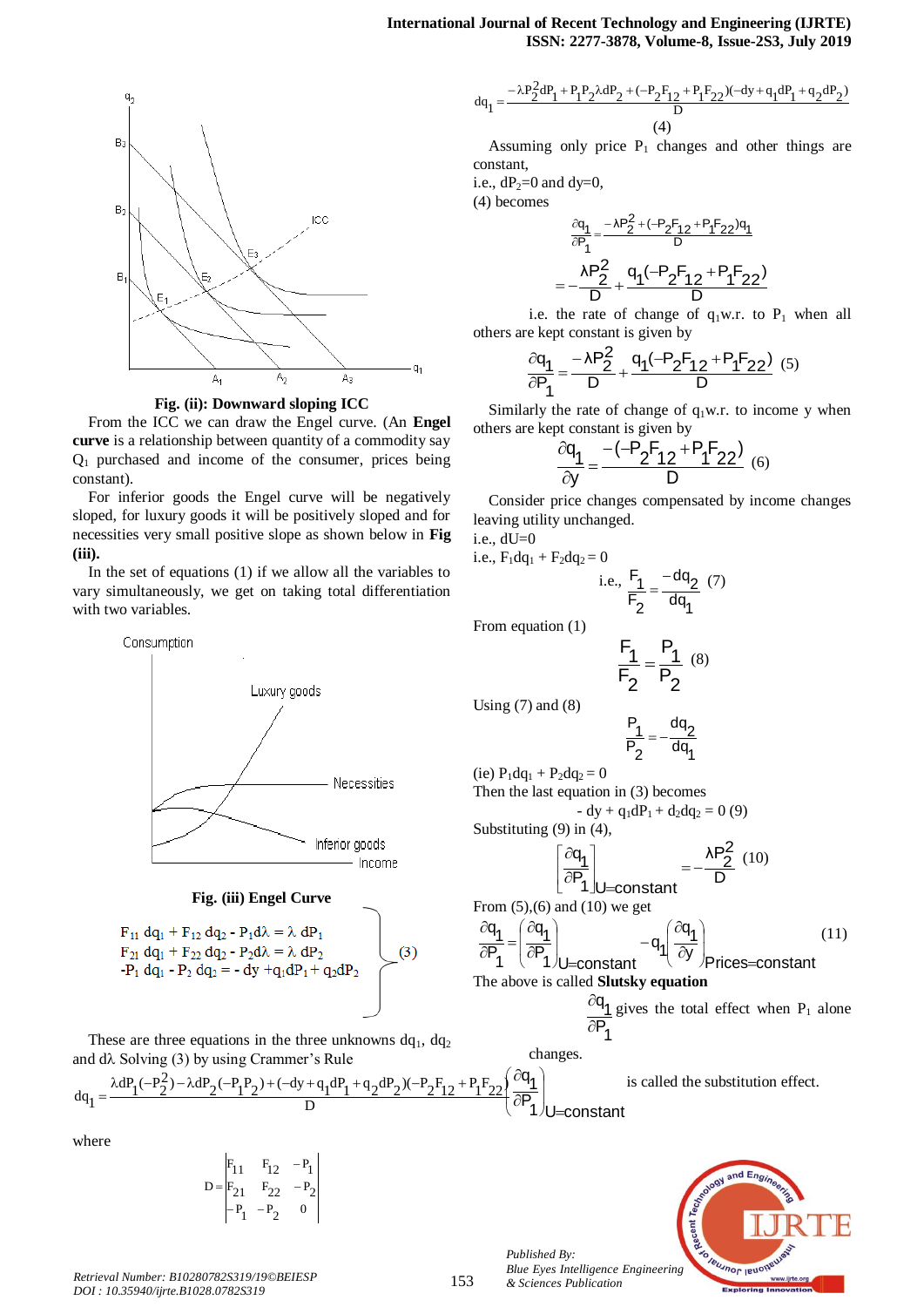$q_1$ dy <sub>/price=constant</sub>  $\frac{q_1}{q_1}$   $\partial$  $\overline{\phantom{a}}$  $\mathbf{I}$ Л  $\lambda$ L L L ſ is called the income effect.

Multiplying both sides of (11) by  $q_{4}$  $P_1$  and multiplying the

1 income effect on the R.H.S. by y y we get

 $E_{11} = e_{11} - \alpha_1 \eta_1 (12)$ 

 $E_{11}$  is the price elasticity of the ordinary demand curve  $e_{11}$  is the elasticity of compensated demand curve  $\alpha_1$  is the proportion of the total expenditure spent on commodity  $Q_1$  and  $\eta_1$  is the income elasticity of demand for  $Q<sub>1</sub>$ 

Equations (11) and (12) can be extended to account for changes in the demand for one commodity resulting from changes in the price of the other commodity.

The expression for this is

$$
\frac{\partial q_i}{\partial P_i} = \left(\frac{\partial q_i}{\partial P_j}\right)_{U=\text{constant}} - q_j \left(\frac{\partial q_i}{\partial y}\right)_{price=\text{constant}}
$$

and  $\varepsilon_{ii} = e_{ii} - \alpha_i \eta_i$  for i, j =1, 2

if  $i = j$  we get Slutsky's equations (11) and (12) and if  $i\neq i$  then

$$
\frac{\partial q_i}{\partial P_j} \mathrm{or} \left( \frac{\partial q_i}{\partial P_j} \right)_{U=\text{constant}}
$$

will show the cross effects indicating the change in quantity demanded of **i th** commodity when price of **j th** commodity changes.

## **VII. DERIVATION OF ROY'S IDENTITY**

Consider Min  $U^* = F^* (P_1, P_2, \ldots, P_n y)$ Subject to

The Lagrangian is  $Z = F^* (P_1, P_2, ... P_n, y) + K(y - P_1, - ... P_nq_n$ 

Minimizing,

$$
\frac{\partial F^*}{\partial P_i} - Kq_i = 0, \qquad i = 1, 2, \dots, m
$$

$$
\frac{\partial F^*}{\partial y} + K = 0
$$

$$
\frac{\partial F^*}{\partial K} = y - P_1 q_1 - \dots - P_n q_n = 0
$$

From the first set of n equations

$$
\frac{\frac{\partial F^*}{\partial P_1}}{q_1} = \frac{\frac{\partial F^*}{\partial P_2}}{q_2} = \dots = \frac{\frac{\partial F^*}{\partial P_n}}{q_n} = K = \frac{-\partial F^*}{\partial y}
$$

or



This is 'Roy's Identity' which expresses the demand functions for the commodity in the consumption bundle of the consumer.

$$
\text{If } U^* = a_1 \left(\frac{y}{P_1}\right)^{b_1} + a_2 \left(\frac{y}{P_2}\right)^{b_2}
$$

Using Roy's identity

$$
q_{1} = \frac{-[-a_{1}b_{1}y^{b_{1}}p_{1}^{-b_{1}-1}]}{a_{1}b_{1}y^{b_{1}}p_{1}^{-b_{1}}+a_{2}b_{2}y^{b_{2}-1}p_{2}^{-b_{2}}}
$$
\n
$$
q_{2} = \frac{-[-a_{2}b_{2}y^{b_{2}}p_{2}^{-b_{2}-1}]}{a_{1}b_{1}y^{b_{1}}p_{1}^{-b_{1}}+a_{2}b_{2}y^{b_{2}-1}p_{2}^{-b_{2}}
$$
\nor\n
$$
Generally
$$
\n
$$
q_{i} = \frac{a_{i}b_{i}y_{i}^{b_{i}}p_{i}^{-b_{1}-1}}{\frac{b_{i}b_{i}y_{i}^{-b_{i}}p_{1}^{-b_{1}}}{\frac{b_{i}y_{i}^{-b_{i}}p_{i}^{-b_{1}}}{\frac{b_{i}y_{i}^{-b_{i}}p_{i}^{-b_{1}}}{\frac{b_{i}y_{i}^{-b_{i}}p_{i}^{-b_{1}}}{\frac{b_{i}y_{i}^{-b_{i}}p_{i}^{-b_{1}}}{\frac{b_{i}y_{i}^{-b_{i}}p_{i}^{-b_{1}}}{\frac{b_{i}y_{i}^{-b_{i}}p_{i}^{-b_{1}}}{\frac{b_{i}y_{i}^{-b_{i}}p_{i}^{-b_{1}}}{\frac{b_{i}y_{i}^{-b_{i}}p_{i}^{-b_{1}}}{\frac{b_{i}y_{i}^{-b_{i}}p_{i}^{-b_{i}}}{\frac{b_{i}y_{i}^{-b_{i}}p_{i}^{-b_{i}}}{\frac{b_{i}y_{i}^{-b_{i}}p_{i}^{-b_{i}}}{\frac{b_{i}y_{i}^{-b_{i}}p_{i}^{-b_{i}}}{\frac{b_{i}y_{i}^{-b_{i}}p_{i}^{-b_{i}}}{\frac{b_{i}y_{i}^{-b_{i}}p_{i}^{-b_{i}}}{\frac{b_{i}y_{i}^{-b_{i}}p_{i}^{-b_{i}}}{\frac{b_{i}y_{i}^{-b_{i}}p_{i}^{-b_{i}}}{\frac{b_{i}y_{i}^{-b_{i}}p_{i}^{-b_{i}}}{\frac{b_{i}y_{i}^{-b_{i}}p_{i}^{-b_{i}}}{\frac{b_{i}y_{i}^{-b_{i}}p_{i}^{-b
$$

## **VIII. LINEAR EXPENDITURE SYSTEM (LES)**

In this a special type functional form is assumed for the utility function. This function satisfies the additive property.

i.e., Sum of different types of expenditure equals total expenditure and is homogeneous of degree one in income and prices.

i.e., U is assumed to be

 $U = \beta_1 log(q_1 - \overline{q_1}) + \beta_2 log((q_2 - \overline{q_2}) + ... + \beta_n log(q_n - \overline{q_n})$ where  $\overline{q_i}$  is the quantity of Q<sub>i</sub>commondity purchased and

$$
q_{i}^{\phantom{\dag}}\,\mathrm{is}\,\mathrm{a}
$$

constant,  $i = 1, 2, \ldots$ n

Maximizing this utility function subject to the budget constraint, we have

$$
\begin{aligned} &\beta_i = \lambda P_i(q_i - \overline{q}_i) \qquad \text{if } i = 1, 2, \dots n \\ &\sum_{i=1}^n \beta_i = \lambda \sum_{i=1}^n P_i(q_i - \overline{q}_i) \\ &\therefore \lambda = \frac{1}{\sum\limits_{i=1}^n P_i(q_i - \overline{q}_i)} = \frac{1}{\sum\limits_{i=1}^n P_i q_i - \sum\limits_{i=1}^n P_i \overline{q}_i)} \\ &\text{Here} \end{aligned}
$$

$$
y - \sum_{i=1}^n P_i \overline{q_i}
$$

is defined as super-numerary income or uncommitted income and

 $\beta_i$  are the marginal propensities to consume.





*Retrieval Number: B10280782S319/19©BEIESP DOI : 10.35940/ijrte.B1028.0782S319*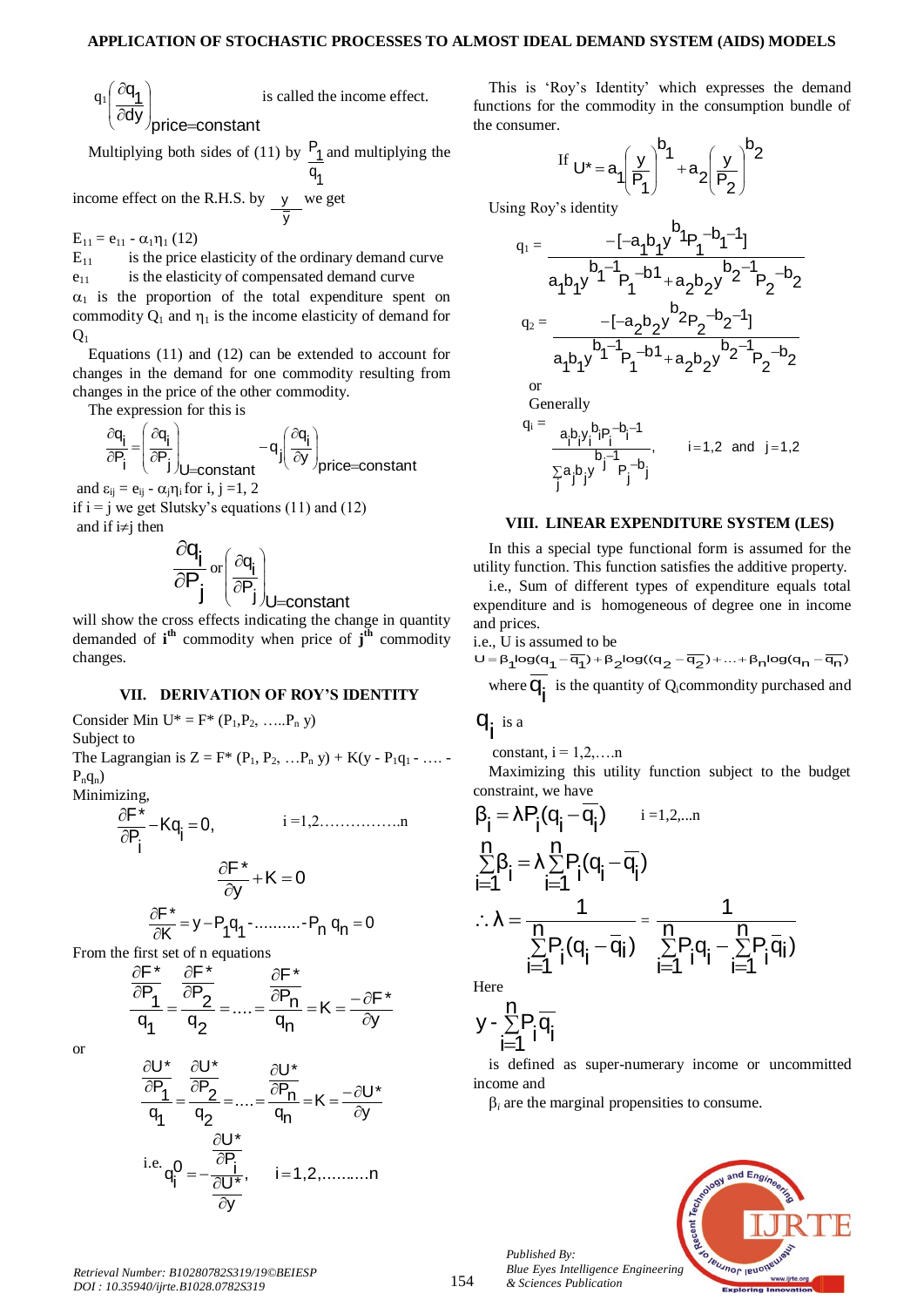(A) is interpreted as the expenditure  $(P_i \ q_i)$  on a commodity at the optimum which is a sum of committed expenditures on that commodity  $(P_i q_i)$  and a portion  $(\beta_i)$ of the super-numerary income. The demand function derived in (B) can be written as

i 1,2,...n ).................................................(C) n k 1 kh <sup>b</sup> k P h (μ i P i a ih <sup>b</sup> ih <sup>x</sup> 

Here  $x_{ih}$  is the quantity and  $P_i$  is the price of good i and  $\mu_h$  is the total expenditure of house hold  $h$ . The  $b_{ih}$  here can be made as an explicit function of the characteristics of household such as age, education, occupation, number of members etc. Let

$$
b_{ih} = \sum_{g=1}^{m} C_{ig} Z_{gh}
$$

Where  $C_{ig}$  is the effect of the  $g<sup>th</sup>$  characteristic and **Zgh** is either a dummy variable or a quantitive variable.

The marginal budget shares  $(a_i)$  can also be expressed as a function of household characteristics say

$$
a_{ih} = \sum_{g=1}^{m} a_{ig} Z_{gh} \text{ with } \sum a_i = 1
$$

# **IX. ALMOST IDEAL DEMAND SYSTEM (AIDS) & RESULTS**

To derive the equation for AIDS, the structure of the cost function is essential. Consider a production process with two inputs say  $X_1$  and  $X_2$ . Let  $C^0$  be the amount of money, which a producer has for the expenditure on the two inputs. Let the input price be  $P_1$  and  $P_2$  for  $X_1$  and  $X_2$ respectively. If  $x_1$  and  $x_2$  are the quantities of the two inputs  $X_1$  and  $X_2$  then the cost line is given by  $\mathbf{0}$ 

$$
C^0 = P_1x_1 + P_2x_2.
$$

This gives the locus of all combination of the two inputs which the producer can buy using his fixed outlay  $(C^{\overline{0}})$  at fixed input prices.

Let the production function is of the form

$$
y = Ax_1^a x_2^{\beta}
$$

and the iso-cost line is  $C = P_1x_1 + P_2x_2 + b$  (general form) Then

$$
\frac{\partial y}{\partial x_1} = \frac{\alpha A}{x_1}, \quad \frac{\partial y}{\partial x_2} = \frac{\beta A}{x_2}
$$

and the equilibrium condition is

$$
\frac{\frac{\partial y}{\partial x_1}}{\frac{\partial y}{\partial x_2}} = \frac{\alpha x_2}{\beta x_1} = \frac{P_1}{P_2}
$$

From the iso-cost equation  $P_1 x_1 = C - P_2 x_2 - b$ 

$$
\alpha x_2 P_2 - \beta (C - P_2 x_2 - b) = 0
$$
  
\n
$$
\therefore x_2 = \frac{\beta}{\alpha + \beta} \left( \frac{C - b}{P_2} \right)
$$
  
\n
$$
x_1 = \frac{\alpha}{\alpha + \beta} \left( \frac{C - b}{P_1} \right)
$$
  
\n
$$
\therefore y = A \left[ \frac{\alpha}{\alpha + \beta} \left( \frac{C - b}{P_1} \right) \right]^\alpha \left[ \frac{\beta}{\alpha + \beta} \left( \frac{C - b}{P_2} \right) \right]^\beta
$$
  
\n
$$
\therefore y = A \left[ \frac{\alpha}{\alpha + \beta} \left( \frac{C - b}{P_1} \right) \right]^\alpha \left[ \frac{\beta}{\alpha + \beta} \left( \frac{C - b}{P_2} \right) \right]^\beta
$$
  
\n
$$
\therefore y \frac{1}{\alpha + \beta} = \left[ \frac{A \alpha^{\alpha} \beta^{\beta}}{P_1^{\alpha} P_2^{\beta}} \right]^\alpha \left. \frac{1}{\alpha + \beta} \frac{C - b}{C - b} \right\}
$$
  
\n
$$
\therefore C = (\alpha + \beta)(A \alpha^{\alpha} \beta^{\beta})^{-\alpha + \beta} y^{\alpha + \beta} P_1 \frac{\alpha}{\alpha + \beta} P_2 \frac{\beta}{\alpha + \beta} + b
$$
  
\n
$$
\alpha + \beta \qquad \text{is called the returns to scale, be denoted by R. Then}
$$

$$
C = R[A\alpha^{\alpha}\beta^{\beta}]^{-\frac{1}{R}}y^{\frac{1}{R}}P_1^{\frac{\alpha}{R}}P_2^{\frac{\beta}{R}} + b
$$

i.e., C is of the form

$$
C = Ky \frac{1}{R} P_1 \frac{\alpha}{2R} + b
$$
  
Where

$$
K=R[A\alpha^\alpha\beta^\beta]^{-\tfrac{1}{R}}
$$

In the case of n inputs, it takes the form

$$
C = Ky \frac{1}{R} P_1 \frac{\alpha_1}{R} P_2 \frac{\alpha_2}{R} \dots P_n \frac{\alpha_n}{R} + b
$$

where R  $\overline{1}$ <sup>α</sup>2......α<sub>n</sub><sup>α</sup>n]  $a_{1}a_{2}$  $K = R[Aα_1$ <sup>'</sup>  $\equiv$  $=$ 

and  $R = \alpha_1 + \alpha_2 + \ldots + \alpha_n$ 

This cost structure is the basic for the assumption of AIDS

To derive the AIDS model, let the logarithm of the cost function for a given utility level U and price P be of the form

$$
LogC(U,P) = a_0 + \sum_{k} a_k logP_k + \frac{1}{2} \sum_{k} \sum_{j} g_{kj} logP_k logP_j + UB_0 \Pi P_k B_k..............(16)
$$

By definition 
$$
\frac{\partial C}{\partial P_i} = q_i(U, P) = q_i(say)
$$
  
Where C = C(U,P)



*Published By:*